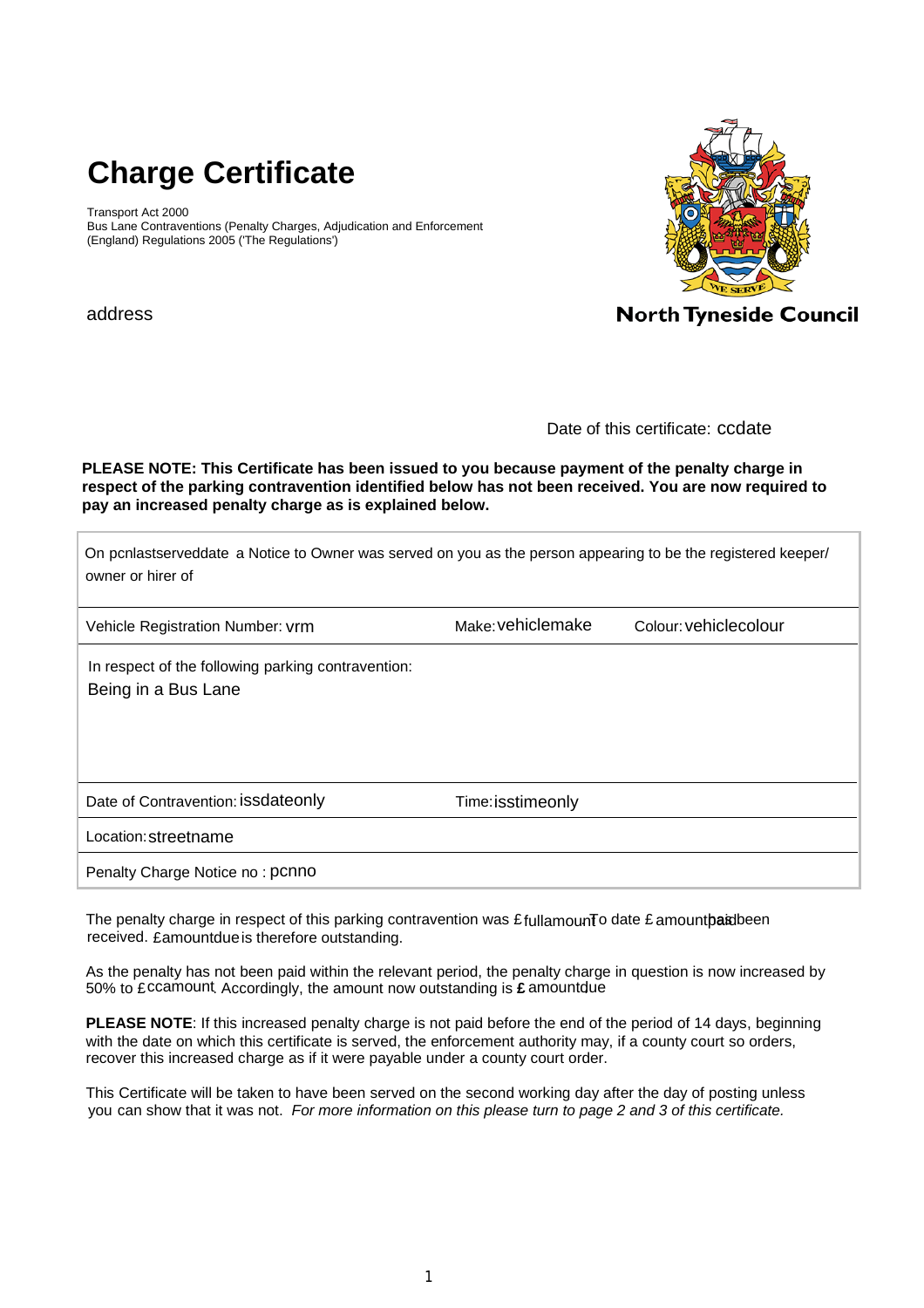#### **HOW TO PAY**

**BY POST** - Payment may be made by crossed cheque or postal order made payable to North Tyneside Council. Write the Penalty Charge Number and your address on the reverse of the cheque/postal order. Please allow 2 working days for 1st class post and 5 for 2nd class.

Send your payment to North Tyneside Council, Team Revenue, PO Box 694, North Shields, Tyne and Wear, NE27 9AF.

BY TELEPHONE - Credit or debit card payments can be made by telephone on 0345 200 0107 quoting the Penalty Charge Notice reference number and your card details.

IN PERSON - Payment made be made in person with cash, cheque, credit or debit card at the following Customer Service Offices:

| <b>Whitley Bay Customer Services Office,</b>    | Office open 9.00am to 4.30pm Monday to Thursday; |
|-------------------------------------------------|--------------------------------------------------|
| York Road, Whitley Bay, NE26 1AB.               | 9.00am to 4.00pm Friday                          |
| <b>North Shields Customer First Centre,</b>     | Office open 9.00am to 4.30pm Monday to Thursday; |
| Northumberland Square, North Shields, NE30 1QU  | 9.00am to 4.00pm Friday                          |
| <b>Wallsend Customer First Centre,</b>          | Office open 9.00am to 4.30pm Monday to Thursday; |
| Forum House, Segedunum Way, Wallsend, NE28 8LX. | 9.00am to 4.00pm Friday                          |
| <b>White Swan Centre,</b>                       | Office open 9.00am to 4.30pm Monday to Thursday; |
| Citadel East, Killingworth, NE12 6SS.           | 9.00am to 4.00pm Friday                          |

**ONLINE -** Payment can be made online at www.northtyneside.gov.uk using your Debit/Credit card

#### **THE RELEVANT PERIOD**

- 1. The relevant period within which the penalty charge should have been paid is the period of 28 days beginning
- (a) where no representations have been made under regulation 4 of the Representations and Appeals Regulations, with the date on which the notice to owner is served;
- (b) where
	- (i) such representations have been made;
	- (ii) a notice of rejection was served by the authority concerned; and
	- (iii) no appeal against the notice of rejection was made,

with the date on which the notice of rejection is served;

- (c) where an adjudicator has, under regulation 7(4) of the Representations and Appeals Regulations, recommended the enforcement authority to cancel the notice to owner, with the date on which the enforcement authority notified the appellant under regulation 7(5) of those Regulations that it does not accept the recommendation; or
- (d) in a case not falling within subparagraph (c) above where there has been an unsuccessful appeal to an adjudicator under the Representations and Appeals Regulations against a notice of rejection, with the date on which notice of the adjudicator'sdecision was served on the appellant.
- (2) Where an appeal against a notice of rejection was made but was withdrawn before the adjudicator served notice of his decision, the relevant period in relation to a notice to owner is the period of 14 days beginning with the dat e on which the appeal was withdrawn.